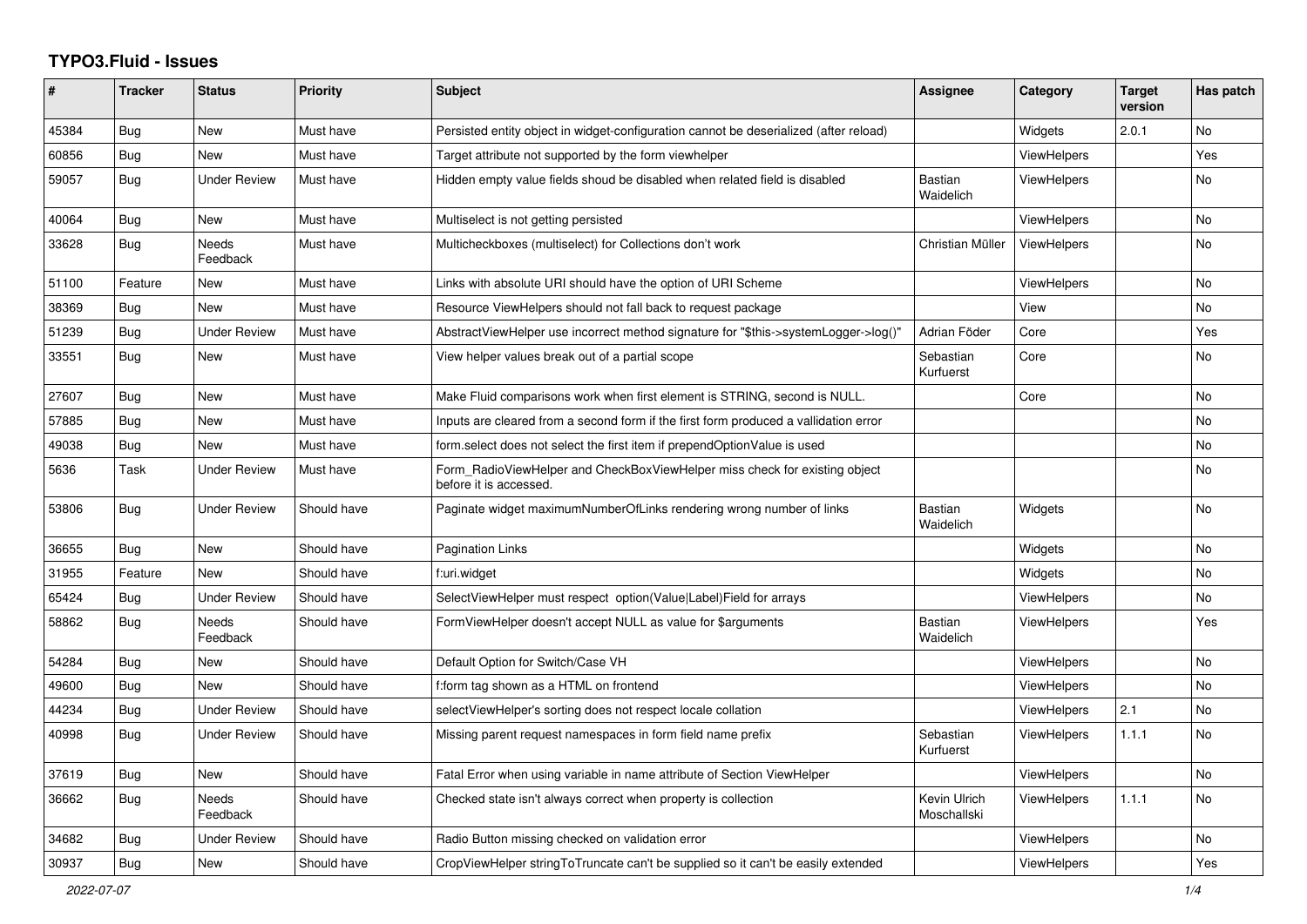| $\sharp$ | <b>Tracker</b> | <b>Status</b>       | <b>Priority</b> | Subject                                                                                                | <b>Assignee</b>        | Category           | <b>Target</b><br>version | Has patch |
|----------|----------------|---------------------|-----------------|--------------------------------------------------------------------------------------------------------|------------------------|--------------------|--------------------------|-----------|
| 8648     | Bug            | New                 | Should have     | format.crop ViewHelper should support all features of the crop stdWrap function                        |                        | ViewHelpers        |                          | No        |
| 60003    | Feature        | New                 | Should have     | Add required-Attribute to f:form.password                                                              |                        | ViewHelpers        |                          | No        |
| 43346    | Feature        | <b>Under Review</b> | Should have     | Allow property mapping configuration via template                                                      | Karsten<br>Dambekalns  | ViewHelpers        | 2.1                      | No        |
| 39936    | Feature        | New                 | Should have     | registerTagAttribute should handle default values                                                      |                        | ViewHelpers        |                          | No        |
| 36410    | Feature        | New                 | Should have     | Allow templates to send arguments back to layout                                                       |                        | ViewHelpers        |                          | No        |
| 5933     | Feature        | Accepted            | Should have     | Optional section rendering                                                                             | Sebastian<br>Kurfuerst | <b>ViewHelpers</b> |                          | No        |
| 54195    | Task           | <b>New</b>          | Should have     | Rename and move FormViewHelper's errorClass value, currently 'f3-form-error'                           | Adrian Föder           | ViewHelpers        |                          | <b>No</b> |
| 10911    | Task           | New                 | Should have     | Tx_Fluid_ViewHelpers_Form_AbstractFormViewHelper->renderHiddenIdentityField<br>should be more reliable |                        | ViewHelpers        |                          | No        |
| 9950     | Task           | New                 | Should have     | Binding to nested arrays impossible for form-elements                                                  |                        | ViewHelpers        |                          |           |
| 8491     | Task           | Needs<br>Feedback   | Should have     | link.action and uri.action differ in absolute argument                                                 | Karsten<br>Dambekalns  | ViewHelpers        |                          | No        |
| 46289    | <b>Bug</b>     | Needs<br>Feedback   | Should have     | Enable Escaping Interceptor in XML request format                                                      |                        | View               | 2.0.1                    | <b>No</b> |
| 45394    | Task           | New                 | Should have     | Forwardport Unit test for standalone view                                                              |                        | View               |                          | No        |
| 43072    | Task           | New                 | Should have     | Remove TOKENS for adding templates fallback in Backporter                                              |                        | View               |                          | No        |
| 39990    | Bug            | New                 | Should have     | Same form twice in one template: hidden fields for empty values are only rendered<br>once              |                        | Core               |                          | No        |
| 12863    | Bug            | New                 | Should have     | Attributes of a viewhelper can't contain a '-'                                                         | Sebastian<br>Kurfuerst | Core               |                          | No        |
| 3481     | Bug            | <b>New</b>          | Should have     | Use ViewHelperVariableContainer in PostParseFacet                                                      |                        | Core               |                          | <b>No</b> |
| 46257    | Feature        | <b>Under Review</b> | Should have     | Add escape sequence support for Fluid                                                                  |                        | Core               |                          | No        |
| 33394    | Feature        | Needs<br>Feedback   | Should have     | Logical expression parser for BooleanNode                                                              | <b>Tobias Liebig</b>   | Core               |                          | No        |
| 4704     | Feature        | New                 | Should have     | Improve parsing exception messages                                                                     |                        | Core               |                          |           |
| 32035    | Task           | New                 | Should have     | Improve fluid error messages                                                                           |                        | Core               |                          | Yes       |
| 58983    | Bug            | New                 | Should have     | format.date does not respect linebreaks and throws exception                                           |                        |                    |                          | No        |
| 58921    | Bug            | New                 | Should have     | f:form.* VHs crash if NOT inside f:form but followed by f:form                                         |                        |                    |                          | No        |
| 55008    | Bug            | <b>Under Review</b> | Should have     | Interceptors should be used in Partials                                                                | Christian Müller       |                    |                          | No        |
| 52591    | Bug            | New                 | Should have     | The Pagination Widget broken for joined objects                                                        |                        |                    |                          | No        |
| 52536    | <b>Bug</b>     | <b>Under Review</b> | Should have     | Errorclass not set if no property-attribute set                                                        |                        |                    |                          |           |
| 52419    | Bug            | New                 | Should have     | Wrong PHPDocs notation for default value inline f:translate viewhelper                                 |                        |                    | 2.0                      | No        |
| 50888    | Bug            | <b>Under Review</b> | Should have     | WSOD by changing name of section and if Fluid caches are generated                                     |                        |                    |                          | No        |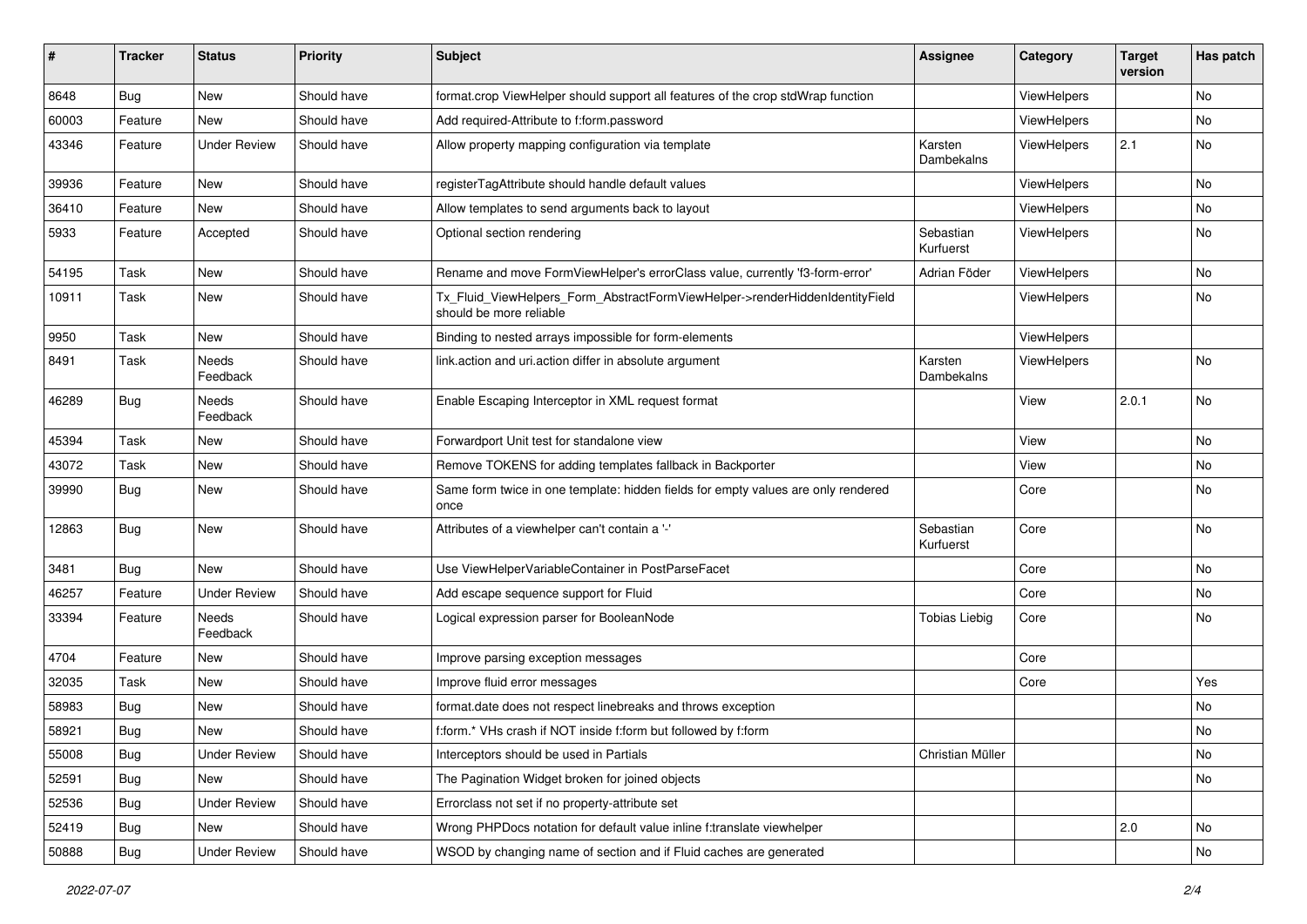| $\sharp$ | <b>Tracker</b> | <b>Status</b>       | <b>Priority</b> | Subject                                                                                                     | <b>Assignee</b>        | Category    | <b>Target</b><br>version | Has patch |
|----------|----------------|---------------------|-----------------|-------------------------------------------------------------------------------------------------------------|------------------------|-------------|--------------------------|-----------|
| 47006    | Bug            | <b>Under Review</b> | Should have     | widget identifier are not unique                                                                            |                        |             |                          | <b>No</b> |
| 28554    | Bug            | New                 | Should have     | (v4) implement feature flag to disable caching                                                              |                        |             |                          | No        |
| 28553    | Bug            | New                 | Should have     | improve XHProf test setup                                                                                   |                        |             |                          | No        |
| 28552    | Bug            | New                 | Should have     | (v5) write ViewHelper test for compiled run; adjust functional test to do two passes<br>(uncached & cached) |                        |             |                          | No        |
| 28551    | Bug            | Accepted            | Should have     | (v4) backport VHTest                                                                                        | Sebastian<br>Kurfuerst |             |                          | No        |
| 28550    | Bug            | <b>New</b>          | Should have     | (v4) make widgets cacheable, i.e. not implement childnodeaccess interface                                   |                        |             |                          | No        |
| 28549    | Bug            | New                 | Should have     | make widgets cacheable, i.e. not implement childnodeaccess interface                                        |                        |             |                          | No        |
| 13045    | Bug            | New                 | Should have     | Entity decode of strings are different between if-conditions and output of variable                         |                        |             |                          |           |
| 60271    | Feature        | New                 | Should have     | Paginate viewhelper, should also support arrays                                                             |                        |             |                          | No        |
| 52640    | Feature        | <b>Under Review</b> | Should have     | Create an UnlessViewHelper as opposite to the IfViewHelper                                                  | Marc Neuhaus           |             |                          | No        |
| 51277    | Feature        | New                 | Should have     | ViewHelper context should be aware of actual file occurrence                                                |                        |             |                          | No        |
| 49756    | Feature        | <b>Under Review</b> | Should have     | Select values by array key in checkbox viewhelper                                                           |                        |             |                          | No        |
| 46545    | Feature        | New                 | Should have     | Better support for arrays in options of SelectViewHelper                                                    |                        |             |                          | No        |
| 45345    | Feature        | Needs<br>Feedback   | Should have     | Easy to use comments for fluid that won't show in output                                                    |                        |             |                          |           |
| 45153    | Feature        | New                 | Should have     | f:be.menus.actionMenuItem - Detection of the current select option is insufficient                          |                        |             |                          | No        |
| 42397    | Feature        | New                 | Should have     | Missing viewhelper for general links                                                                        |                        |             |                          | No        |
| 40081    | Feature        | New                 | Should have     | Allow assigned variables as keys in arrays                                                                  |                        |             |                          | No        |
| 38130    | Feature        | <b>New</b>          | Should have     | Checkboxes and multiple select fields should have an assignable default value                               |                        |             |                          | No        |
| 37095    | Feature        | New                 | Should have     | It should be possible to set a different template on a Fluid TemplateView inside an<br>action               | Christopher<br>Hlubek  |             |                          | No        |
| 33215    | Feature        | New                 | Should have     | RFC: Dynamic values in ObjectAccess paths                                                                   |                        |             |                          | No        |
| 9514     | Feature        | New                 | Should have     | Support explicit Array Arguments for ViewHelpers                                                            |                        |             |                          |           |
| 3291     | Feature        | Needs<br>Feedback   | Should have     | Cacheable viewhelpers                                                                                       |                        |             |                          | <b>No</b> |
| 56237    | Task           | New                 | Should have     | in-line (Condition) ViewHelpers should not evaluate on parsing                                              |                        |             |                          | No        |
| 47669    | Task           | New                 | Should have     | FormViewHelper does not define the default request method                                                   |                        |             |                          | No        |
| 46091    | Task           | Needs<br>Feedback   | Should have     | Show source file name and position on exceptions during parsing                                             |                        |             |                          | No        |
| 43071    | Task           | New                 | Should have     | Remove TOKENS for adding fallback teplates in B                                                             |                        |             |                          | No        |
| 42743    | Task           | New                 | Should have     | Remove inline style for hidden form fields                                                                  |                        |             |                          | No        |
| 3725     | Feature        | New                 | Could have      | <b>CSS Engine</b>                                                                                           | Christian Müller       | ViewHelpers |                          | No        |